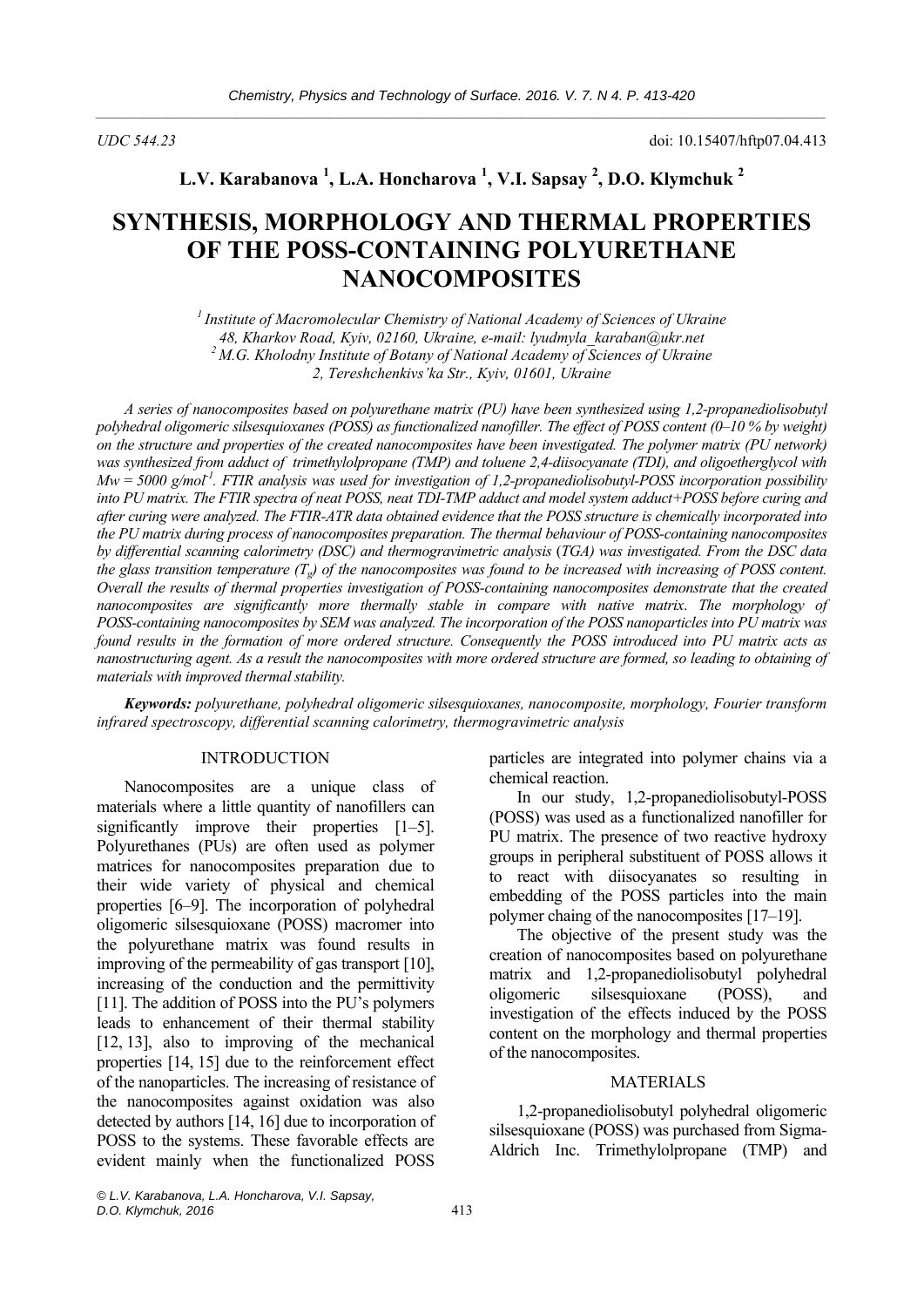toluene 2,4-diisocyanate (TDI) were obtained from Merck. The reagents were of high purity and used as received. The oligoetherglycol with  $Mw = 5.000$  g/mol<sup>-1</sup> (Laprol 5003) was obtained from commercial sources and dried with liquid nitrogen under vacuum at 75–80 °C for 5 h before

use. Ethyl acetate was used as a solvent and its purification was done by distillation in vacuum.

The molecular structures of neat components constituents of the nanocomposites are presented below.



#### Adduct TMP-TDI POSS Depression and the post of the contract of the Laprol 5003

*Preparation of PU/POSS nanocomposites.* PU network used as polymer matrix was synthesized by two-step polymerization. In the first stage, the adduct of trimethylolpropane with toluene 2,4-diisocyanate (the adduct TMP-TDI) was obtained as described before [20]. Second step was the synthesis of three-dimensional polyurethane. Polyurethane network was obtained from a mixture of Laprol 5003 and adduct TMP/TDI (ratio 1:2 g-eq.) at  $80^{\circ}$ C in nitrogen atmosphere. POSS (1 or 10 wt. %) was added as a functionalized nanofiller at the second stage of PU network synthesis. The stoichiometric ratio NCO/OH=1.5/1 was in all cases. The mixture was poured out on Petri dishes and cured at 70 °C for 2 h and post-cured at 80 °C for 24 h. The obtained nanocomposite films with  $\sim$ 1 mm thickness were post-cured for 2 h at 100 °C and then were held at 80 °C for 36 h in vacuum  $10^{-5}$ Pa to remove residual solvent. The nanocomposites were named PUX, where X denotes the content of POSS in the samples. For example, PU1 indicates that the POSS content in the nanocomposite is 1 % by weight.

Neat PU also was synthesized for investigation and comparison of the results.

#### **METHODS**

*Fourier transform infrared spectroscopy (FTIR).* FTIR spectra of neat POSS, neat adduct TMP-TDI and model adduct+POSS (see below for details) were recorded using a TENSOR 37 FT-IR spectrometer (BRUKER, USA, Germany) in the spectral range of  $4000-400$  cm<sup>-1</sup> (with resolution of

 $0.8$  cm<sup>-1</sup>). The samples (thin films) of PU, PU1, and PU10 were presented in the ATR module.

*Differential scanning calorimetry (DSC).*  DSC was undertaken using a TA Instruments Q1000, on samples (cut thin film samples) of 10–15 mg in hermetically-sealed aluminium pans. Experiments were conducted at the heating rate of 20 °C min<sup>-1</sup> in the temperature range  $-90$  °C to 200 °C under nitrogen. The glass transition temperature  $(T_g)$  was taken as the midpoint of the curve at the change in heat capacity.

*Thermogravimetric analysis (TGA).* TGA was undertaken using a TA Instruments Q500 in hermetically-sealed aluminium pans. In a dry nitrogen atmosphere, the samples (about 5–6 mg) were heated from ambient temperature to 700 °C at the heating rate of 20  $^{\circ}$ C min<sup>-1</sup>. The initial thermal degradation temperature was taken as the onset temperature at which a mass loss of 5 wt. % occurs.

*Scanning electron microscopy (SEM).* Scanning electron microscopy (SEM) was performed on a JEOL JSM 6060 LA (Tokyo, Japan) at the accelerating voltage of 30 kV and using a detector of secondary electrons. The samples were cut into strips, before being submerged in liquid nitrogen for 5 min and fractured as quickly as possible. Then the samples were warmed to room temperature and fixed to an SEM stub. The fracture surface of samples was coated with gold in vacuum to prevent accumulation of static charge and to increase the resolution. All measurements were done at 20 °C and at magnification of ×15000.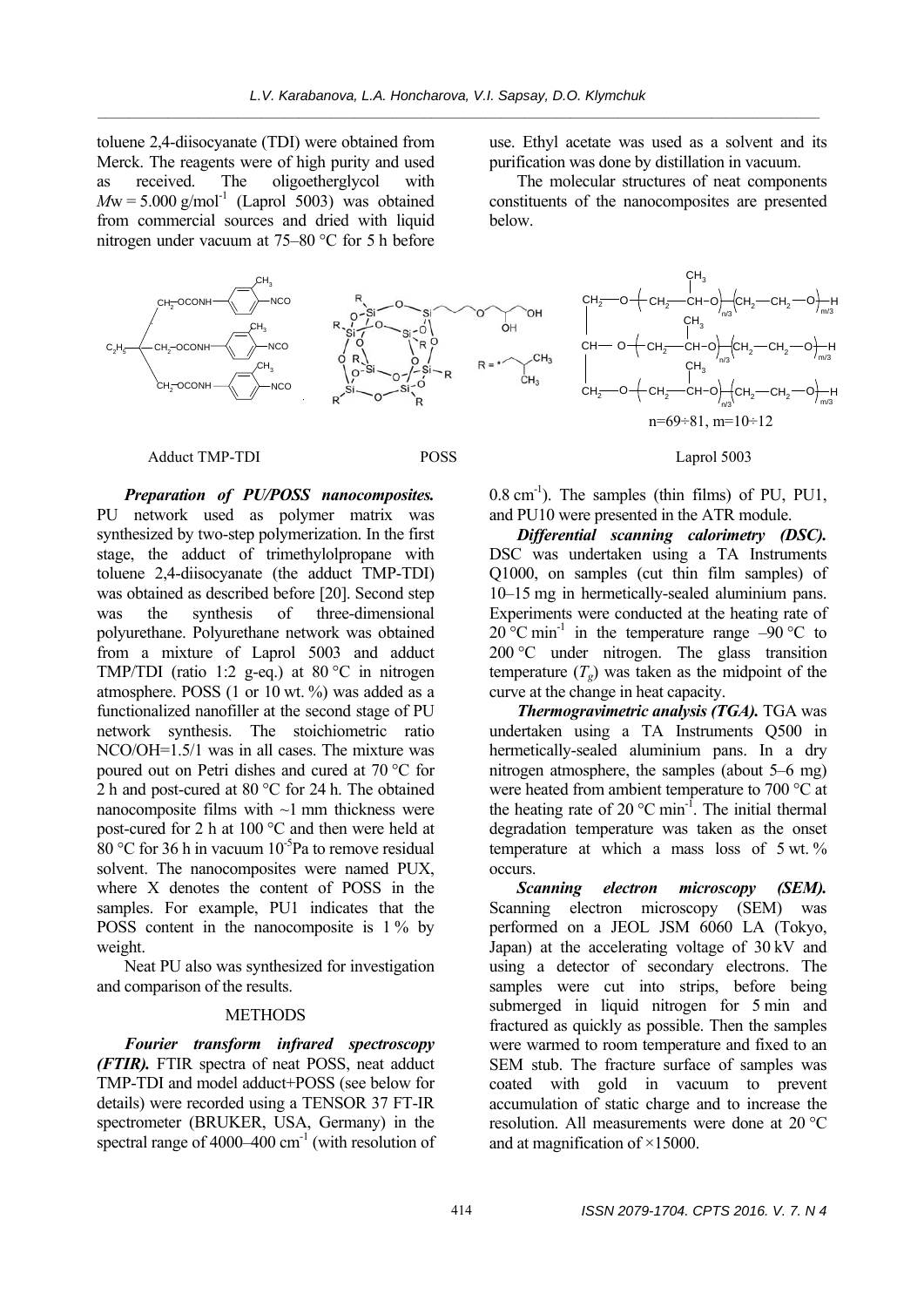#### RESULTS AND DISCUSSION

### *FTIR analysis of incorporation of 1,2-propanediolisobutyl-POSS into PU matrix.*

A model system adduct+POSS was created by mixing of the adduct of TDI-TMP and POSS in the molar ratio  $NCO/OH = 1.5/1$  for the FTIR investigation of the possibility of POSS incorporation into PU matrix. This model allows us to investigate the potential of the hydroxy groups of POSS to react with diisocyanates of adduct TDI-TMP in our system. A given amount of POSS (10 wt. %) was dissolved in ethyl acetate and added to the adduct. The composition was carefully mixed and coated in glass NaCl. The mixture was cured at the 80 °C within 3 days.

In Fig. 1 the FTIR spectra of neat POSS, neat TDI-TMP adduct, and model system adduct+POSS before curing and after curing are presented.



**Fig. 1.** FTIR spectra of: *1* – neat POSS; *2* – neat adduct TDI-TMP; *3* – model system adduct+POSS before (dot) and after curing (straight line)

In the FTIR spectrum of POSS the strong absorption band at  $1108 \text{ cm}^{-1}$  is observed (Fig. 1, curve 1) which could be attributed to the asymmetric stretching mode of  $v_{\text{as}}(Si-O-Si)$  in caged structure [21–23] and it is always accompanied with the corresponding symmetric stretching counterpart mode  $v_s(Si-O-Si)$  in the spectral region from 400 to 480 cm<sup>-1</sup> (at 481 cm<sup>-1</sup>) [21, 22, 24, 25] and corresponding bending vibrations  $\delta_s$ (O–Si–O) at 565 cm<sup>-1</sup> [25, 26]. The band at  $742 \text{ cm}^{-1}$  is attributed to the stretching vibration in the  $Si-C(H<sub>2</sub>)$  isobutyl groups of POSS  $[25, 27]$  and accompanied by CH<sub>2</sub>  $(2871 \text{ and }$ 2926 cm<sup>-1</sup>) and CH<sub>3</sub> (2908 and 2955 cm<sup>-1</sup>) stretching [28] and corresponding deformational modes (1465, 1402, 1384, 1230, and 839 cm<sup>-1</sup>) [23, 25, 29]. The broad band at  $3420 \text{ cm}^{-1}$  is attributed to the stretching mode of ν(OH) [30].

The characteristics of absorption bands of neat adduct (urethane units peaks) (Fig. 1, curve 2) are at 3408 (free N–H stretching), 3319 (hydrogenbonded N–H stretching), 1730 (free C–O stretching), 1711 (H-bonded C-O stretching), 1537  $(N-H$  bending), and 1233 cm<sup>-1</sup> (N–CO–O asymmetric stretching) [29, 31]. The broad bands in the range from 2856 to 2951 cm<sup>-1</sup> are assigned to the saturated C–H symmetric and asymmetric stretching vibrations of methylene groups [29].

In Fig. 1. (curve 3) the spectrum of model system adduct+POSS before (dot) and after curing (straight line) are presented. We could observe that the band of isocyanate group (–NCO stretching,  $2275$  cm<sup>-1</sup>) of the model adduct+POSS decreased with the curing process. Conversely, urethane units bands increased and redistributed. So, we can conclude that the additional urethane linkages are formed in the model adduct+POSS that means the hydroxyl groups of POSS are capable to react with diisocyanates of adduct TDI-TMP in our system.

The proposed structure of cured model adduct of TDI-TMP+POSS is shown in Fig. 2.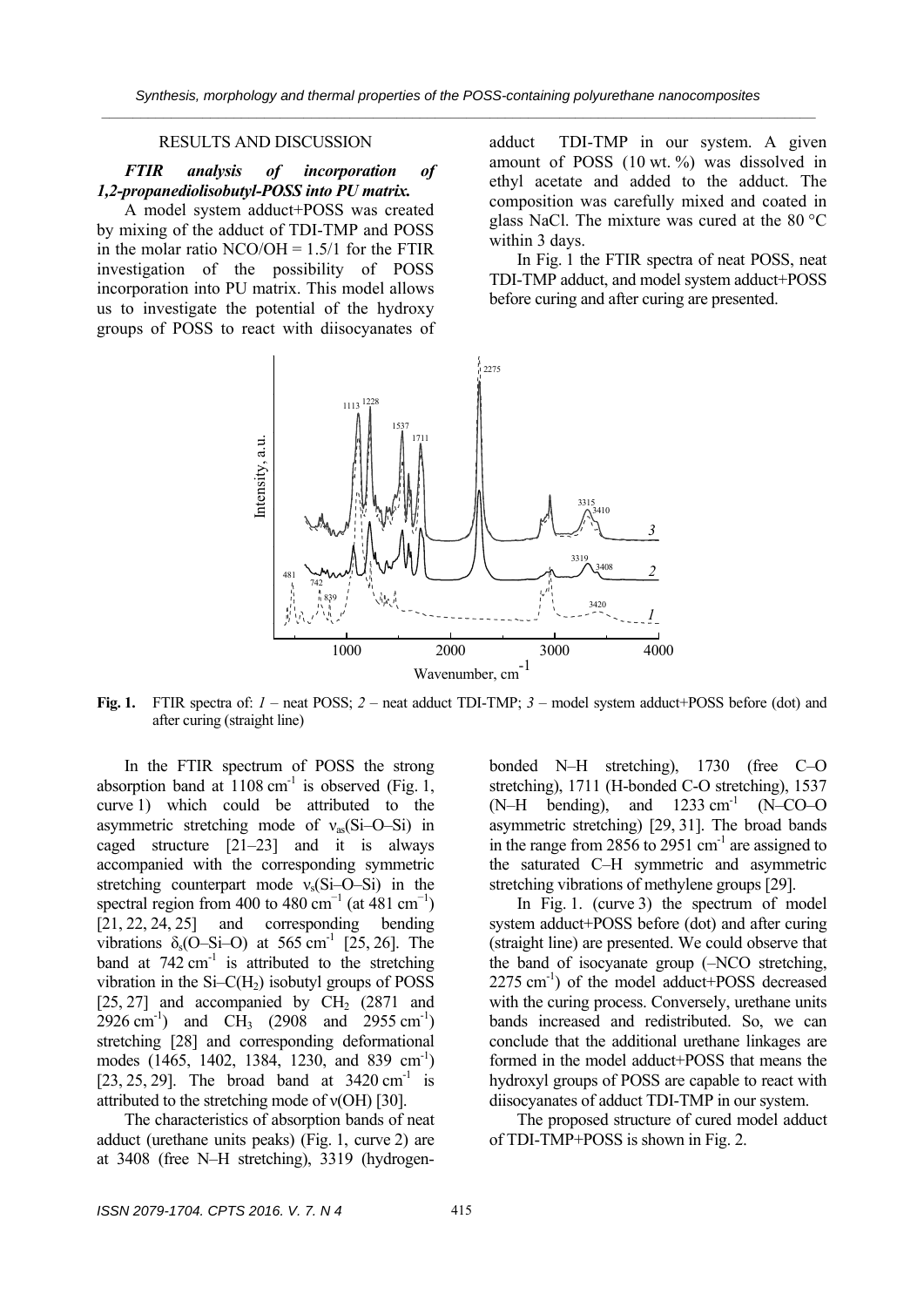# *FTIR-ATR analysis. Chemical structure of the POSS-containing nanocomposites.*

In Fig. 3 the FTIR-ATR spectra of the nanocomposite films with different POSS content after curing are presented. The isocyanate band at  $2275 \text{ cm}^{-1}$  corresponding to the  $-NCO$  stretching vibrations (Fig. 2, curves 2, 3) has completely disappeared when the curing process finalizes in the neat PU and also in the nanocomposites (Fig. 3, curves  $1-3$ ).

For the POSS-containing nanocomposites, PU1 and PU10 (Fig. 3, curves *2* and *3*), not only the characteristic bands of urethane units (see above), but also the absorption bands at 1108 and 743 cm<sup>-1</sup> for Si-O–Si and Si-C stretching vibrations and corresponding bending modes at 839 and  $1465$  (1332) cm<sup>-1</sup>, respectively, were observed. Furthermore, it can be seen that the characteristic silsesquioxane bands increase their intensity with the increasing POSS content. These results show that the POSS has been successfully incorporated into PU chain. It is confirmation that the POSS cube structure is chemically incorporated into the PU matrix rather than there being a physical mixture [32].



**Fig. 2.** The proposed structure of cured model adduct of TDI-TMP +POSS



**Fig. 3.** FTIR spectra of: *1* – neat PU, *2* – PU1, *3* – PU10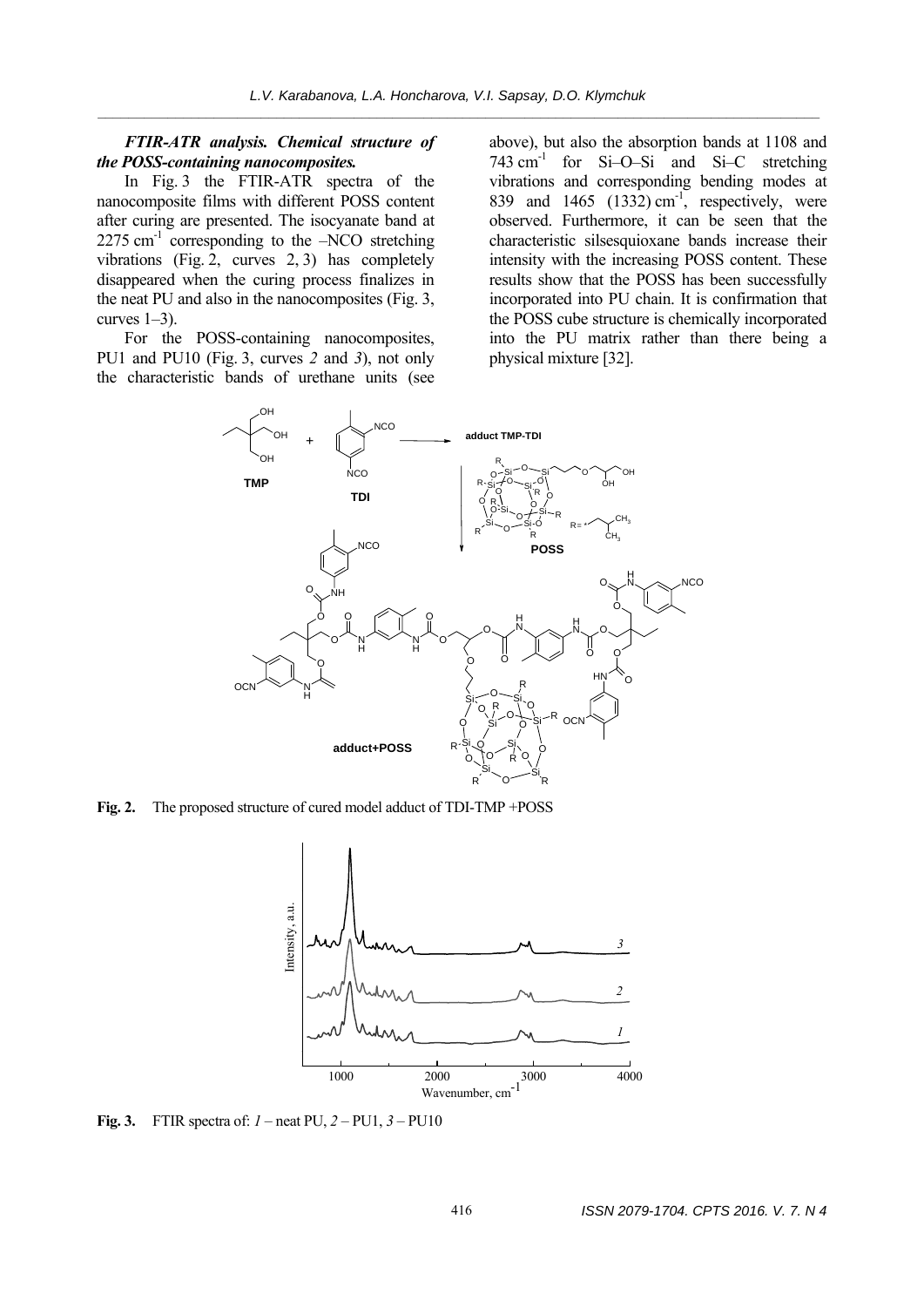#### *The thermal behaviour of POSS-containing nanocomposites.*

DSC thermograms of the PU/POSS nanocomposites (POSS content 1 and 10 wt. %) as well as thermogram of the neat PU are presented in Fig. 4 *a*.

Fig. 4 *a* shows the second DSC scans of the investigated samples. From the DSC data the glass transition temperature  $(T_g)$  of the nanocomposites was found to be increased with increasing of POSS content: from  $T_g = -61.13 \text{ °C}$  (neat PU) to  $T_g = -59.76 \text{ °C}$  and  $T_g = -58.76 \text{ °C}$  (PU1 and PU10, respectively).



**Fig. 4.** DSC (*a*) and TGA (*b, c*) thermograms of neat PU and PU/POSS nanocomposites under inert atmosphere (N<sub>2</sub>) at the heating rate of 20  $^{\circ}$ C·min<sup>-1</sup>

The thermal behavior of PU/POSS nanocomposites was observed using TGA. The results of investigation are presented in Fig. 4 *b, c*. The TGA curves for all the samples displayed similar degradation profiles: for all the samples degradation was observed in two steps: around 280–300 °С and above 380 °С, indicative of the soft and hard segments in the polyurethane. Maximum values of the thermal decomposition temperatures, *Тd(max)*, defined as the second maximum of the TGA curves, are shifted towards higher temperatures with increasing POSS content: from 376 °C for neat PU to 379 and 382 °C for PU1 and PU10, respectively. According to the TGA data (Fig. 4 *b*), addition of 1 wt. % of POSS

results in increase in onset degradation temperature  $(T<sub>onset</sub>)$  from 270 °C for native PU to 294 °C for the nanocomposite.

Overall, the results of thermal properties investigation of POSS-containing nanocomposites demonstrate that the created nanocomposites are significantly more thermally stable in comparison with native polymer matrix (PU network). The thermal stability of the nanocomposites increases with amount of POSS in the systems.

*The morphology of POSS-containing nanocomposites.* Fig. 5 shows the SEM crosssectional images of the nanocomposites (fractured surfaces) with different POSS content in comparison with image of neat polymer matrix.



**Fig. 5.** SEM cross-sectional images of PU and PU/POSS nanocomposites (at magnification  $\times$ 15000)

It has been found that comparatively homogeneous structure of neat PU matrix becomes more segregated in the nanocomposites with increasing POSS content. The POSS particles aggregation in the form of rectangular microdomains for PU10 with the maximum POSS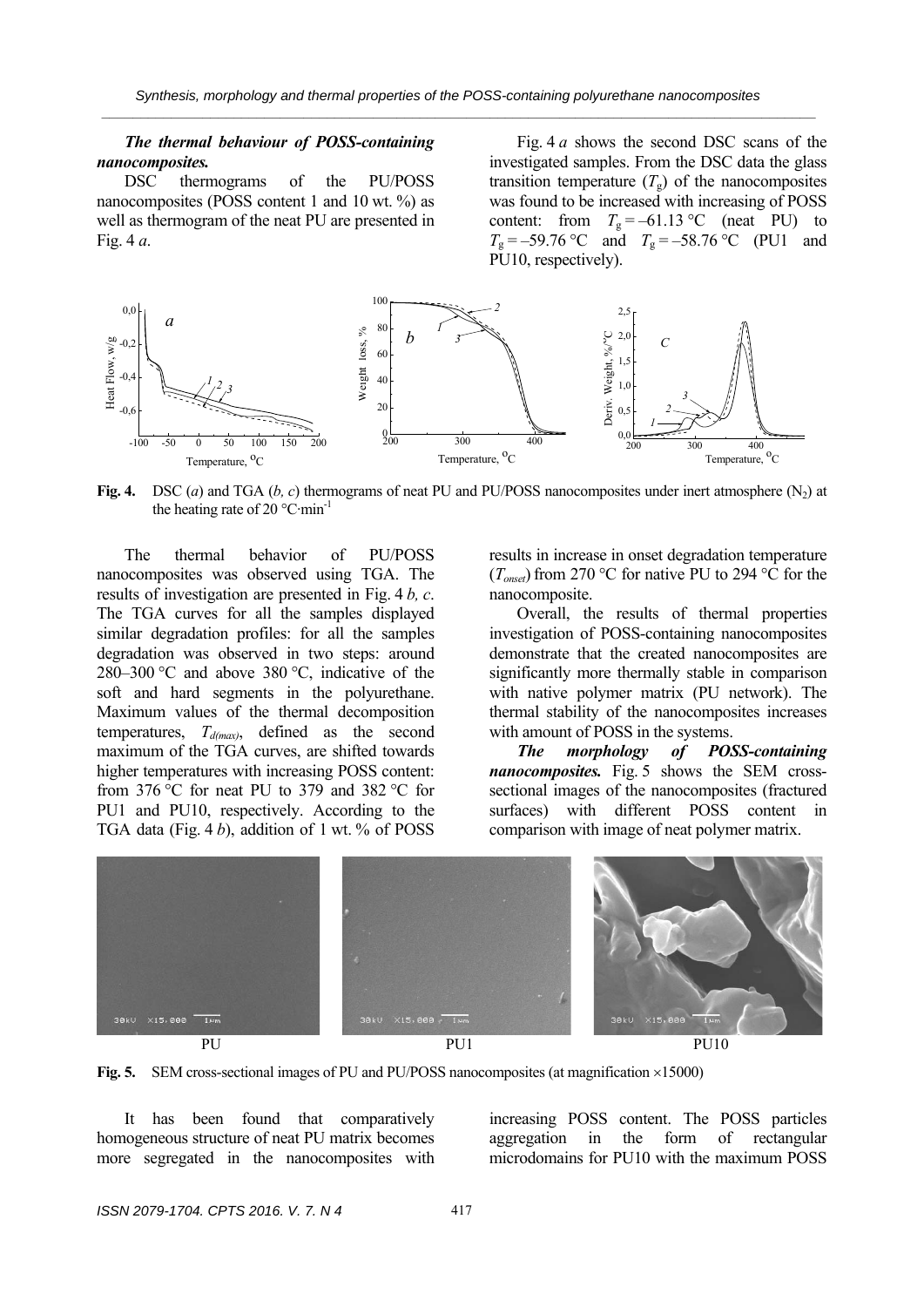content was observed. Obviously, the POSS introduced into PU matrix acts as a nanostructuring agent. As a result, the nanocomposites with more ordered structure are formed so leading to obtaining of materials with improved thermal stability.

# **CONCLUSIONS**

The nanocomposites based on polyurethane matrix (PU) and 1,2-propanediolisobutyl polyhedral oligomeric silsesquioxane (POSS), using as a functionalized nanofiller, have been synthesized. The chemical structure, morphology, and thermal properties of the created nanocomposites have been investigated. The data obtained evidence that the POSS cube structure is chemically incorporated into the PU matrix during process of nanocomposites preparation. The incorporation of the POSS nanoparticles into PU matrix leads to the formation of more ordered structure, the POSS acts as a nanostructuring agent.

The incorporation of the POSS nanoparticles into PU matrix also significantly affects the thermal stability of the nanocomposites. The increasing in thermal stability of the nanocomposites with amount of POSS in the systems has been detected.

# ACKNOWLEDGEMENTS

The authors thank the staffs of the Center of Collective Use of Scientific Equipments (CCUE) of NASU in IMC for DSC, TGA and N.G. Kholodny Institute of Botany of NASU for SEM measurements.

# **Синтез, морфологія та термічні властивості POSS-вмісних поліуретанових нанокомпозитів**

#### **Л.В. Карабанова, Л.А. Гончарова, В.І. Сапсай, Д.О. Климчук**

*Інститут хімії високомолекулярних сполук Національної академії наук України Харківське шосе, 48, Київ, 02160, Україна, lyudmyla\_karaban@ukr.net Інститут ботаніки ім. M.Г. Холодного Національної академії наук України вул. Терещенківська, 2, Київ, 01601, Україна*

*Синтезована серія нанокомпозитів на основі поліуретанової матриці (ПУ) із використанням 1,2-пропандіолізобутилполіедрального олігомерного сілсесквіоксану (POSS) як функціонального нанонаповнювача. Досліджено вплив вмісту POSS на структуру та властивості створених нанокомпозитів. Полімерна матриця (ПУ сітка) синтезована на основі адукту триметилолпропану (ТМП), толуїлен-2,4* діїзоцианату (ТДІ) та олігоетергліколю з Мw = 5000 г/моль<sup>-1</sup>. Модельна система на основі адукту ТМП з *ТДІ була використана для дослідження можливості вбудовування POSS в поліуретанову сітку із застосуванням FTIR спектроскопії. Структура та морфологія POSS-вмісних нанокомпозитів досліджена методами FTIR-ATR спектроскопії та SEM. Термічні властивості досліджені методами ДСК та ТГА. Показано, що введення POSS в ПУ матрицю призводить до підвищення термічної стабільності створених нанокомпозитів.* 

*Ключові слова: поліуретан, поліедральний олігомерний сілсесквіоксан, нанокомпозит, морфологія, Фур'є інфрачервона спектроскопія, диференційна скануюча калориметрія, термогравіметричний аналіз*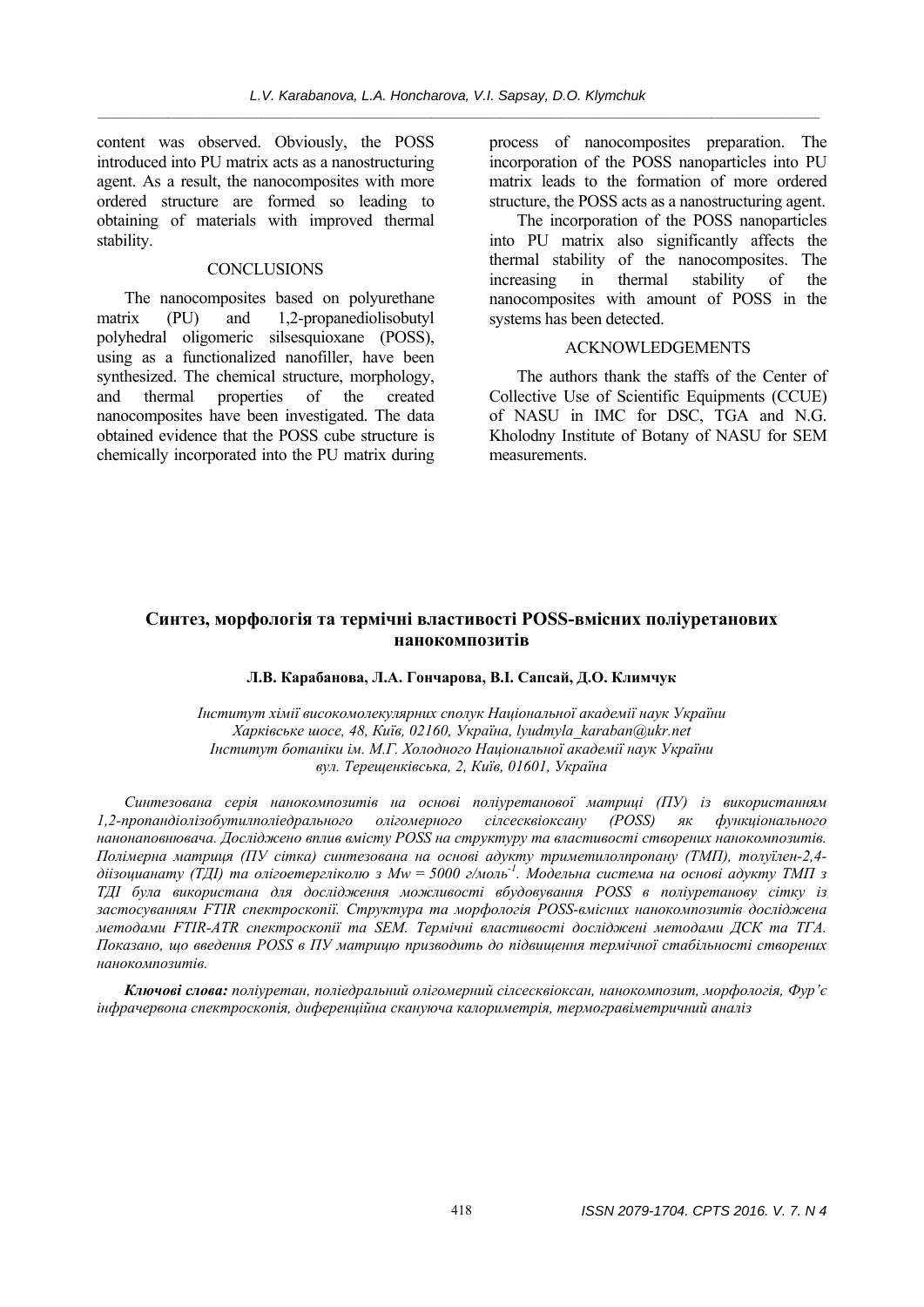# **Синтез, морфология и термические свойства POSS-содержащих полиуретановых нанокомпозитов**

*\_\_\_\_\_\_\_\_\_\_\_\_\_\_\_\_\_\_\_\_\_\_\_\_\_\_\_\_\_\_\_\_\_\_\_\_\_\_\_\_\_\_\_\_\_\_\_\_\_\_\_\_\_\_\_\_\_\_\_\_\_\_\_\_\_\_\_\_\_\_\_\_\_\_\_\_\_\_\_\_\_\_\_\_\_\_\_\_\_\_\_\_* 

**Л.В. Карабанова, Л.А. Гончарова, B.И. Сапсай, Д.А. Климчук**

*Институт химии высокомолекулярных соединений Национальной академии наук Украины Харьковское шоссе, 48, Киев, 02160, Украина, lyudmyla\_karaban@ukr.net Институт ботаники им.Н.Г. Холодного Национальной академии наук Украины ул. Терещенковская, 2, Киев, 01601, Украина*

*Синтезирована серия нанокомпозитов на основе полиуретановой матрицы (ПУ) с использованием 1,2-пропандиолизобутилполиэдрального олигомерного силсесквиоксана (POSS) как функционального нанонаполнителя. Исследовано влияние содержания POSS на структуру и свойства созданных нанокомпозитов. Полимерная матрица (ПУ сетка) синтезирована на основе аддукта триметилолпропана* (ТМП), толуилен-2,4-диизоцианата (ТДИ) и олигоэфиргликоля с  $Mw = 5000$  г/моль<sup>-1</sup>. Модельная система на *основе аддукта ТМП с ТДИ была использована для исследования возможности встраивания POSS в полиуретановую сетку с применением FTIR спектроскопии. Структура и морфология POSS-содержащих нанокомпозитов исследована методами FTIR-ATR спектроскопии и SEM. Термические свойства исследованы методами ДСК и ТГА. Показано, что введение POSS в ПУ матрицу приводит к повышению термической стабильности созданных нанокомпозитов.* 

*Ключевые слова: полиуретан, полиэдральный олигомерный силсесквиоксан, нанокомпозит, морфология, Фурье инфракрасная спектроскопия, дифференциальная сканирующая калориметрия, термогравиметрический анализ*

#### REFERENCES

- 1. Ray S.S., Okamoto M. Polymer/layered silicate nanocomposites: a review from preparation to processing. *Prog. Polym. Sci.* 2003. **28**(11): 1539.
- 2. Shaffer M.S.P., Sandler J.K.W. Processing and properties of nanocomposites. In: *Carbon Nanotube/Nanofibre Polymer Composites.* (Singapore: World Scientific, 2006).
- 3. Bershtein V.A., Gun`ko V.M., Karabanova L.V., Sukhanova T.E., Yakushev P.N., Egorova L.M., Turova A.A., Zarko V.I., Pakhlov E.M., Vylegzhanina M.E., Mikhalovsky S.V. Polyurethane-poly(2-hydroxyethyl methacrylate) semi-IPN-nanooxide composites. *RSC Adv*. 2013. **3**: 14560.
- 4. Karabanova L.V., Bershtein V.A., Sukhanova T.E., Yakushev P.N., Egorova L.M., Lutsyk E.D., Svyatyna A.V., Vylegzhanina M.E. 3D diamond-containing nanocomposites based on hybrid polyurethane–poly(2-hydroxyethyl methacrylate) semi-IPNs: Composition-nanostructure-segmental dynamics-elastic properties relationships. *J. Pol. Sci.* 2008. **B 46**(16): 1696.
- 5. Moniruzzaman M., Winey K.I. Polymer nanocomposites containing carbon nanotubes. *Macromolecules*. 2006. **39**(16): 5194.
- 6. Wolinska-Grabczyk A., Jankowski A. Gas transport properties of segmented polyurethanes varying in the kind of soft segments*. Sep. Purif. Technol.* 2007. **57**(3): 413.
- 7. Gumenna M.A., Shevchuk A.V., Klimenko N.S., Shevchenko V.V. Polyurethanes on the base of polyhedral oligosilsesquioxanes (POSS). *Polymer Journal.* 2007. **29**(3): 177. [in Russian].
- 8. Karabanova L.V., Whitby R.L.D., Bershtein V.A., Korobeinyk A.V., Yakushev P.N., Bondaruk O.M., Lloyd A.W., Mikhalovsky S.V. The role of interfacial chemistry and interactions in the dynamics of thermosetting polyurethane-multi-walled carbon nanotube composites with low filler content. *Colloid Polym. Sci*. 2013. **291**(3): 573.
- 9. Karabanova L.V., Whitby R.L., Bershtein V.A., Korobeinyk A.V., Yakushev P.N., Bondaruk O.M., Lloyd A.W., Mikhalovsky S.V. Microstructure changes of polyurethane by inclusion of chemically modified carbon nanotubes at low filler contents. *Compos. Sci. Technol.* 2012. **72**(8): 865.
- 10. Madhavan K., Reddy B.S.R. Structure–gas transport property relationships of poly(dimethylsiloxane–urethane) nanocomposite membranes. *J. Membr. Sci.* 2009. **342**(1–2): 291.
- 11. Fomenko A.A., Gomza Yu.P., Klepko V.V., Gumenna M.A., Klimenko N.S., Shevchenko V.V. Dielectric properties, conductivity and structure of urethane composites based on polyethylene glycol and polyhedral silsesquioxane. *Polymer Journal.* 2009. **31**(2): 137. [in Ukrainian].